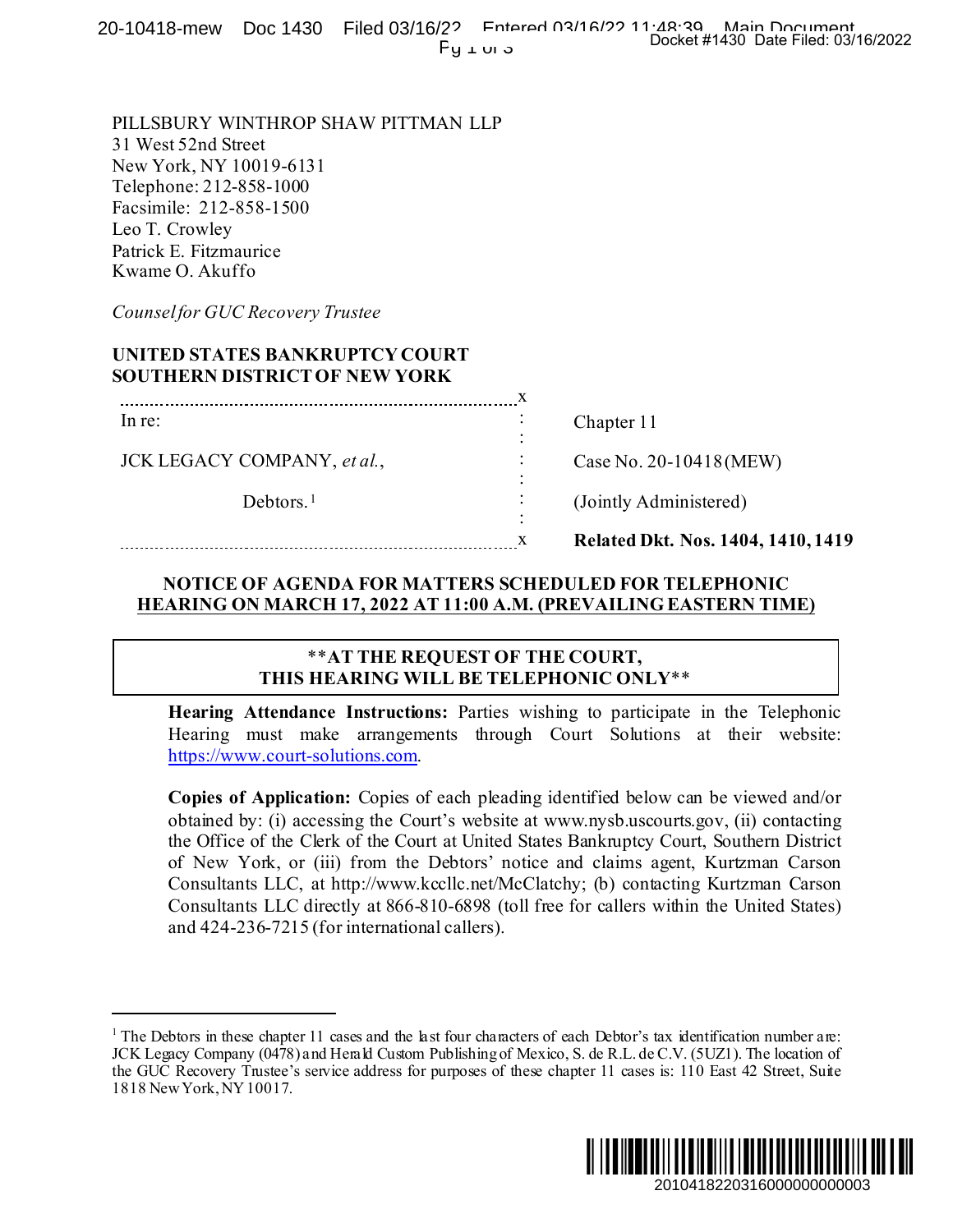The matters set for hearing are contained the following categories for the purposes of this Agenda:

## **A. MATTERS GOING FORWARD**

## **B. UNCONTESTED MATTERS**

## **A. MATTERS GOING FORWARD**

1. *Joint Motion to Approve Class Action Settlement Between GUC Recovery Trustee and Becerra Class Representatives* [Docket No. 1410].

Adjourned Response Deadline: March 10, 2022 at 4:00 p.m.

Related Documents:

- i. Certificate of Service [Docket No. 1414].
- ii. Affidavit of Service of Notice of Settlement Pursuant to 28 U.S.C. § 1715 [Docket No. 1419].

| Response: | n/a                           |
|-----------|-------------------------------|
| Reply:    | n/a                           |
| Status:   | This matter is going forward. |

# **B. UNCONTESTED MATTERS**

1. *GUC Recovery Trustees Twelfth Omnibus Objection to Shawn O'Rourke and John E. Barton Pension Claims* [Docket No. 1404].

Adjourned Response Deadline: March 10, 2022 at 4:00 p.m.

Related Documents:

- i. Certificate of Service [Docket No. 1406]; and
- ii. Certificate of No Objection [Docket No. 1420].

Response: None.

Reply: Not applicable.